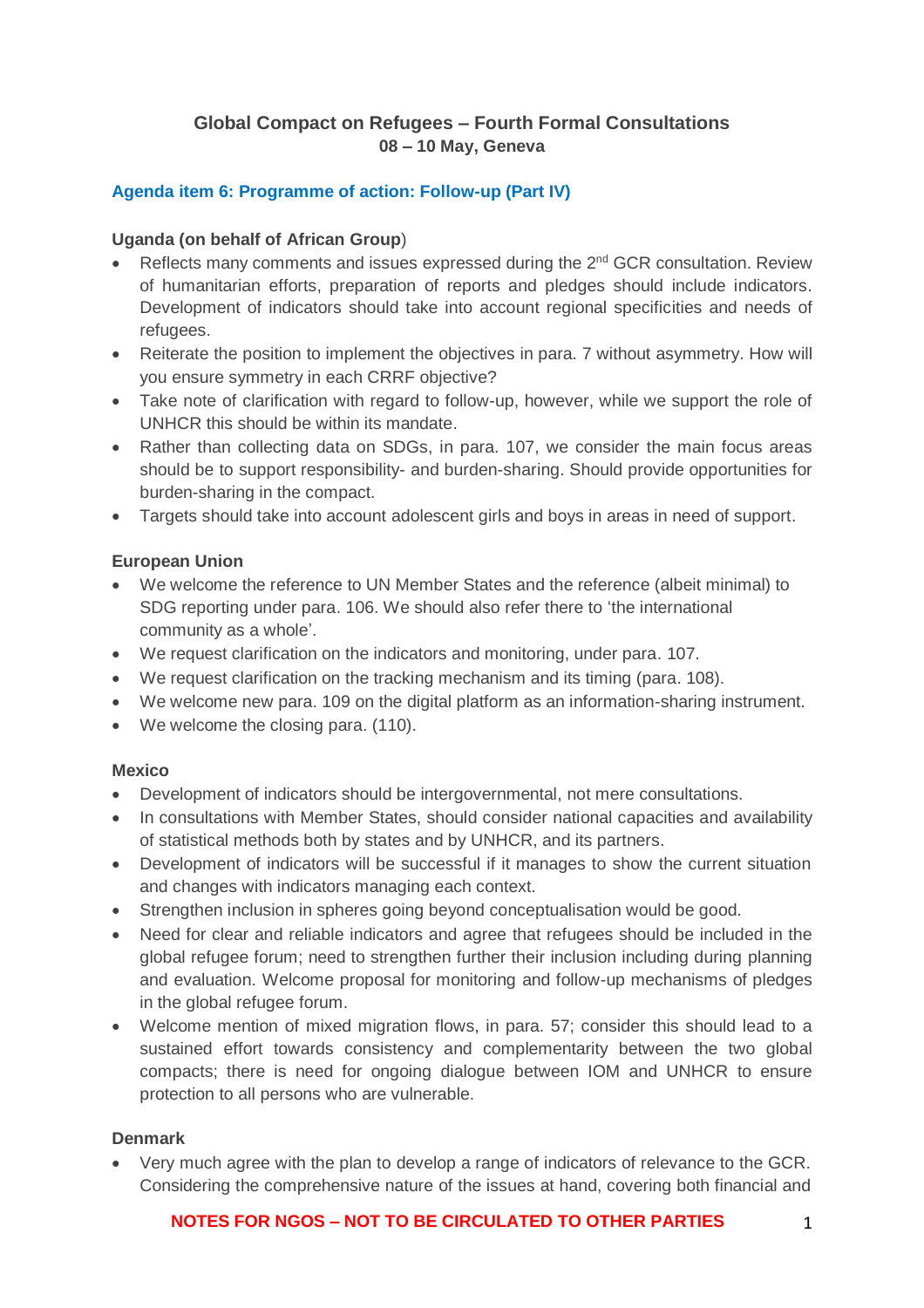policy issues across the humanitarian-development nexus, we propose to ask a group of statistical experts from relevant international institutions and organisations to oversee the development of such indicators in cooperation with UNHCR.

- Further, it is important that the indicators be constructed in such a way that they can incentivize progress in response to forced displacement in line with the spirit and letter of the NY Declaration. This is a technical task, not a political task. We do not need a protracted long winding – and eventually technically imprecise – intergovernmental process to deal with it. On the contrary, this would not be helpful.
- Progress achieved so far has been impressive. We trust UNHCR's ability to incorporate the many constructive suggestions and comments that have been made also during this round of formal consultations and we therefore look forward to seeing the next draft and continuing our collective work on this important issue.

### **Kenya**

- Welcome the strengthened section 4 of the draft. Pleased to know the objectives is a task for all Member States and fact that may be reiterated with regard to burden-sharing.
- Note UNHCR will develop broad indicators ahead of 2019. Given the short time frame, we urge to start sharing ideas in the form of a non-paper, or any other format on how the exercise will be undertaken; we do not want to see a lengthy and complicated process.
- Para. 108: encouraged to note global refugee forum will take stock and review the implementation of pledges and ideas that have posed serious challenges; renewed impetus will spur previous pledges.
- Tracking pledges and compilation of reports speak to our repeated calls for States to honour pledges; this, however, takes too long to be realised and rather than wait for each forum, this could be done more frequently, e.g. biannually to monitor the fulfilment of pledges; for effective utilisation between the two periods, this could be done every two years with the global trends report.
- Digital platform is noble but should lok at internet accessibility by all Member States to ensure no state is excluded.
- Para. 110: Could not agree more that the GCR has potential to transform refugees lives.

#### **Lebanon**

- We fully support UNHCR in its future role in following up on the GCR implementation when adopted. For that purpose, we note the mention made in para. 107 to the set of broad indicators that will be developed. As other delegations have already stated, we think that indicators should be negotiated by States.
- On a more global level, is there any plan to enhance the UNHCR's personnel and technical capacities to help the organisation fulfil this additional task of implementing the GCR?
- Appreciate the optimistic tone that concludes the new draft in para. 110. But how can we ensure that donors' fatigue, as usually witnessed in humanitarian action, will not affect the GCR implementation as well since any momentum, however strong, will not last forever.
- On solutions, we are satisfied to see that the overall structure of this part has expanded and has become more detailed, especially paragraphs on repatriation. We nevertheless still have concerns regarding the GCR capacity to be a real catalyst for durable solutions of acute refugee crisis.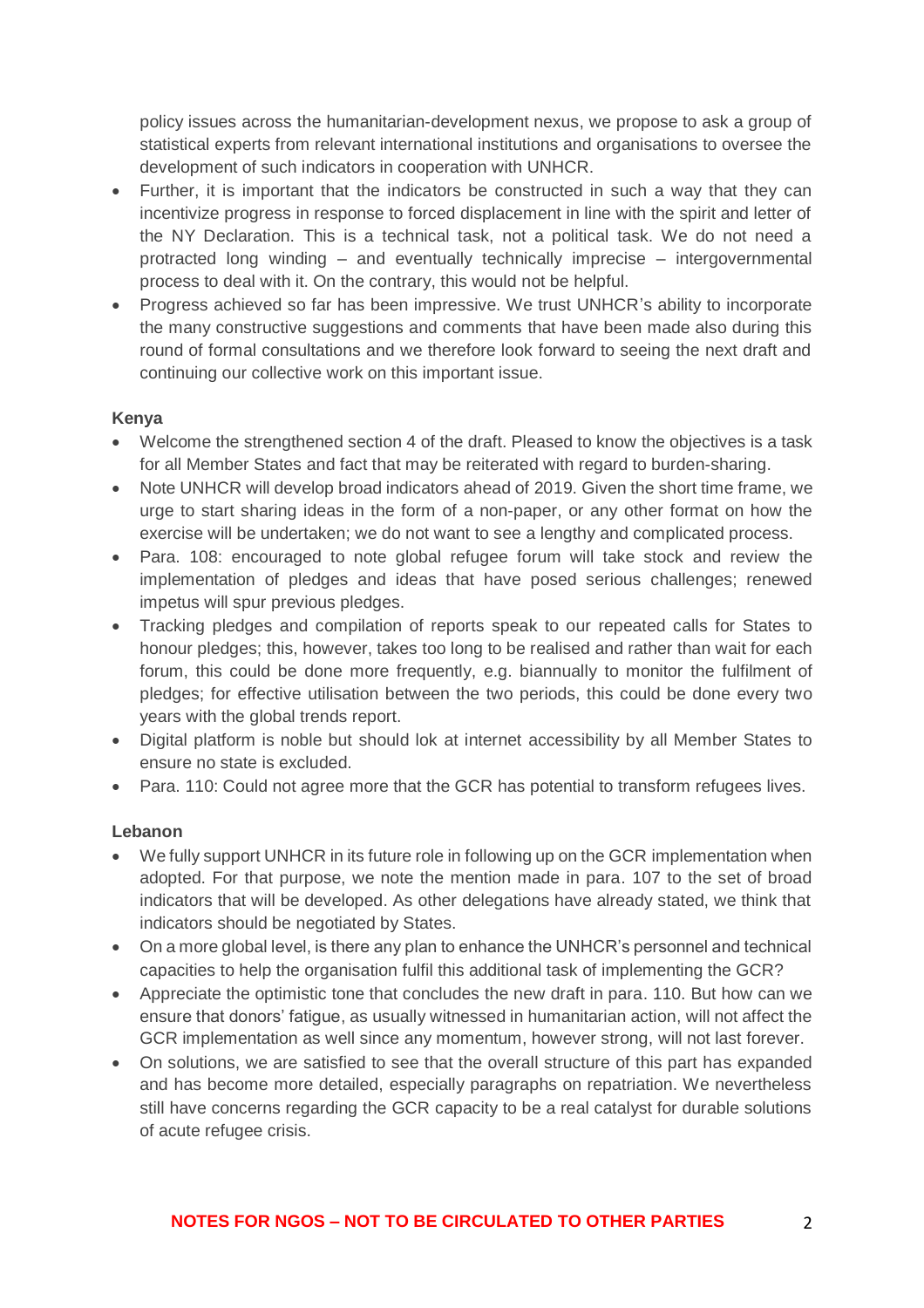- We welcome the emphasis in para. 89 on the mix of solutions and the mention that such a mix should be adapted to the specific level of development, and to the demographic situation of each country.
- We also welcome the linkage between the mechanisms of burden- and responsibilitysharing and the search for durable solutions.
- We fully agree with the mention made in the GCR draft to local integration as being a State's sovereign decision.
- We note the novelty in this GCR draft that consists in introducing more detailed paras on support that should be provided by multiple stakeholders to countries of origin to help them create situations for sustainable repatriation. This support is crucial in war-torn countries.
- Host countries should not be left alone once the process of repatriation is launched. Therefore, it is important not to interrupt the support to the host countries during the refugees' repatriation phase.
- We are not comfortable with the sentence in para. 91 on 'recognising the complexities of large-scale voluntary repatriation and the difficulties which the country of origin may face in this regard'. Such a statement is a negative prejudgement that does not sound useful in the GCR draft.
- Same para.: when talking about voluntary repatriation we would like to seek more clarity on the mention 'where and when feasible' since it could be missed in order to set unnecessary and artificial obstacles in the way of safe and dignified return.
- Concern on repatriation: the GCR draft should be able to introduce that sometimes even if the global conflict is not over yet, some areas of stability in the country of origin could nevertheless allow for refugees to go back. Such a third way of progressive repatriation should also be envisaged in the GCR.
- On resettlement, we note with satisfaction the wording that is gaining strength. We also commend the linkage made once again between effort for resettlement being both a durable solution and a tool of burden- and responsibility-sharing. It remains necessary to further strengthen the wording about resettlement.

# **USA**

- Pleased with the text; UNHCR's catalytic role is important but UNHCR cannot lead on all GCR aspect; relying on other actors according to their comparative advantage is key.
- Establishing strong indicators and collective outcome is important to measure progress and apply lessons learnt through established measures to review progress of the compact.
- Note UNHCR will develop broad indicators; welcome more information on how this will be structured and who will be involved; will it be in 2021 when we see 1<sup>st</sup> report on progress.
- Need more details on what a review of pledges would look like.
- Welcome refugee participation and hope this is active and refugees are given a voice.
- Indicators development is a technical exercise, and would like a better understanding of what a review of previous exercise would look like.

# **Estonia**

- Thank UNHCR for a more detailed section and appreciate global nature of the task.
- Support reference to the role of UNHCR in follow-up and review process.
- With regard to indicators and monitoring, these should build on existing data collection and thank recent briefing on indicators. More information needed on the envisaged process, and would appreciate details on mechanisms to track pledges. This is important, but these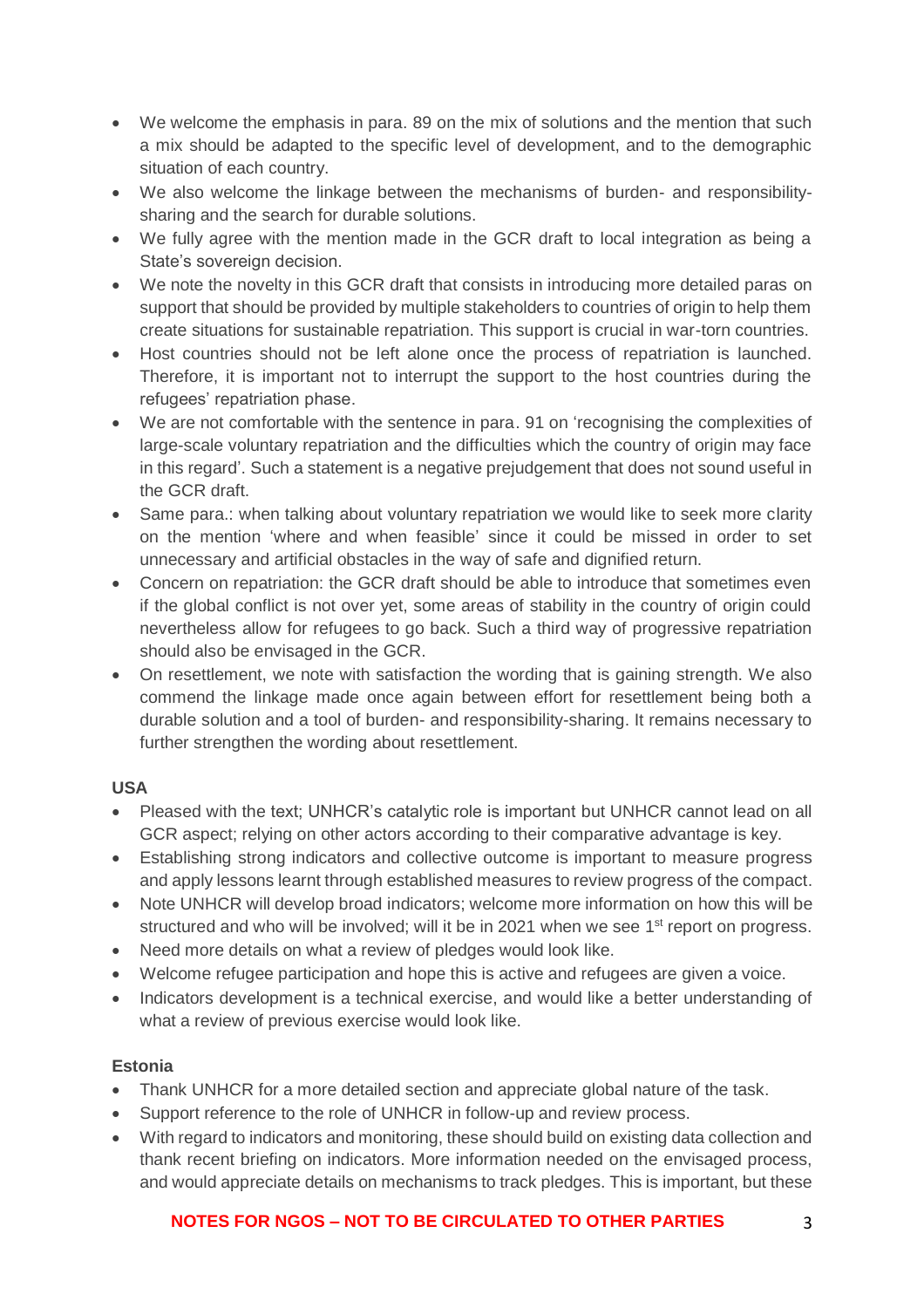should not add administrative burden and should be meaningful and support participation of refugee in forums and digital practices to share lessons.

### **Ireland**

- Important to reaffirm that the NY Declaration is the basis of all this.
- Welcome gender diversity and stronger language on education and new section on children, and refugee participation.
- Support sexual and reproductive rights and recall access of refugee children to resettlement and other complementary pathways for admission and family tracing and these should be included in the compact.
- Welcome inclusion of the Red Cross / Red Crescent Movement: there is a broad range of actors that provide solutions and wide range of UN actors, the WB, INGOs and national and local organisations all have a central role, and must be included in coordination.

# **Germany**

- Follow-up is a task of all Member States; we have questions about potential co-host of global refugee forum and the role of the Support Platform in the follow-up and review process; ways to prepare should be further discussed.
- Development of indicators and how GCR contributes to the overall Agenda 2030 would be crucial for the credibility. Limited set of targets of SDGs should be included in the compact, for example, SDG 8 and 10.
- Request more clarity on the development of indicators; we stand ready to support UNHCR.
- Reintroducing text on measurement that will help to determine progress on the objectives in para. 7 would be needed for follow-up process; discussions on impact mapping process will be linked and important to ensure synergies with GCM to avoid duplication of process.
- Collection of disaggregated data by gender, race, ethnicity, migratory status and other characteristics should therefore be promoted and used in the monitoring framework.
- Refugee participation in the follow-up process and the global refugee forum is important and therefore appreciate para. 109.

#### **Japan**

- Believe it is important to avoid duplication and excessive burden on relevant parties.
- Utilise existing data collection and monitoring effort, and would like to ask for further information on how the indicators will be developed.

#### **Belgium**

- Belgium is a strong proponent of efficiency and simplification and efficient administration, and stress maximum embeddedness in current processes and avoiding cumbersome and bureaucratic processes.
- Prefer light monitoring style, and would like more information on tracking system.
- Welcome that the text is clearer and reiterate that additional financial implication should not add pressure on the core structure of UNHCR.

#### **Norway**

- Follow-up is crucial and needs joint efforts to what we agree to.
- NY Declaration entrusted UNHCR to propose a global compact in close cooperation with States and other stakeholders. Find it natural that UNHCR, in close cooperation with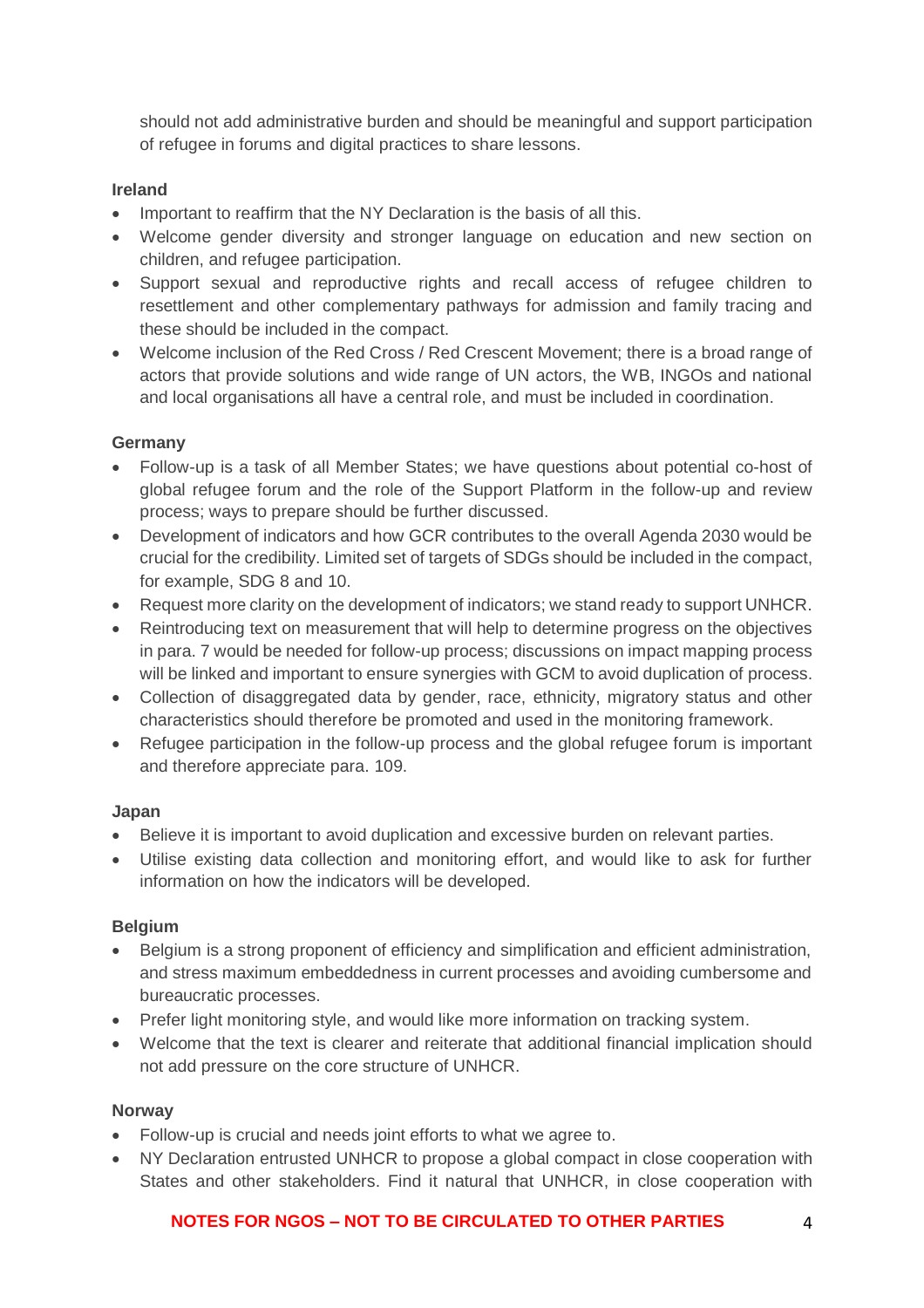States and stakeholders, takes the lead in developing indicators to measure the GCR impact.

• In this task, encourage UNHCR to call on relevant expertise of the World Bank and OECD; interlinkages to measuring the impact of hosting and protecting refugees and measuring the GCR outcome.

# **Turkey**

- We believe that developing a set of key indicators measurable against the goals of the GCR will be useful in drawing the level of progress and in reflecting tangible results. Close consultations with States should definitely be sought in this exercise.
- In addition to the HC's regular reporting to the UN General Assembly and ExCom on the progress made in the application of the GCR, adopting a declaration or communiqué after each 'Forum' could also be considered in order to strengthen its result-oriented nature and reiterate international commitment towards further progress.
- As the primary goal of the GCR is to ensure an effective system of burden- and responsibility-sharing with a view to ease the burden on host States, its success will depend on how much burden has been taken off the shoulders of host countries.
- On this, follow-up arrangements to monitor the GCR progress and outcomes are crucial.
- With this mind-set, we support the proposal for UNHCR to establish a mechanism for the tracking of pledges made by States and other stakeholders as well as on the realization, implementation and the impact of pledges and contributions.
- We believe this will not only enable a follow up but also encourage other states to play their part in terms of the GCR implementation.

# **Switzerland**

- Pleased with the review and follow-up involving all Member States in order to implement the goals of the compact.
- Global refugee forum as a mechanism to assess and review pledges and commitment is welcome; hope this will not pose more burden on UNHCR and Member States, and this will amount to squaring a circle.
- To develop general indicators to evaluate progress, states should be consulted. This would be a technical – not political – task; defining these indicators in an intergovernmental process would delay implementation and divert attention from the importance of burdensharing and improving refugee protection; not sure need to fully define the content of indicators; we need a compact that will moblise all states to better support refugees.

# **Canada**

- This section is a vital part of the text, especially for the application of the compact; welcome new details to achieve this task with Member States.
- Whole-of-Society offers immense opportunities for better refugee protection and burdensharing. Support UNHCR to work with stakeholders to develop indicators to assess the outcome; support also that this be based on existing data collection efforts but there are significant gaps in this regard.
- Details needed on how data will be gathered; this should be technical, and not political.
- Recommend gender parity and refugee participation; encourage reference to participation in all major events that relate to them.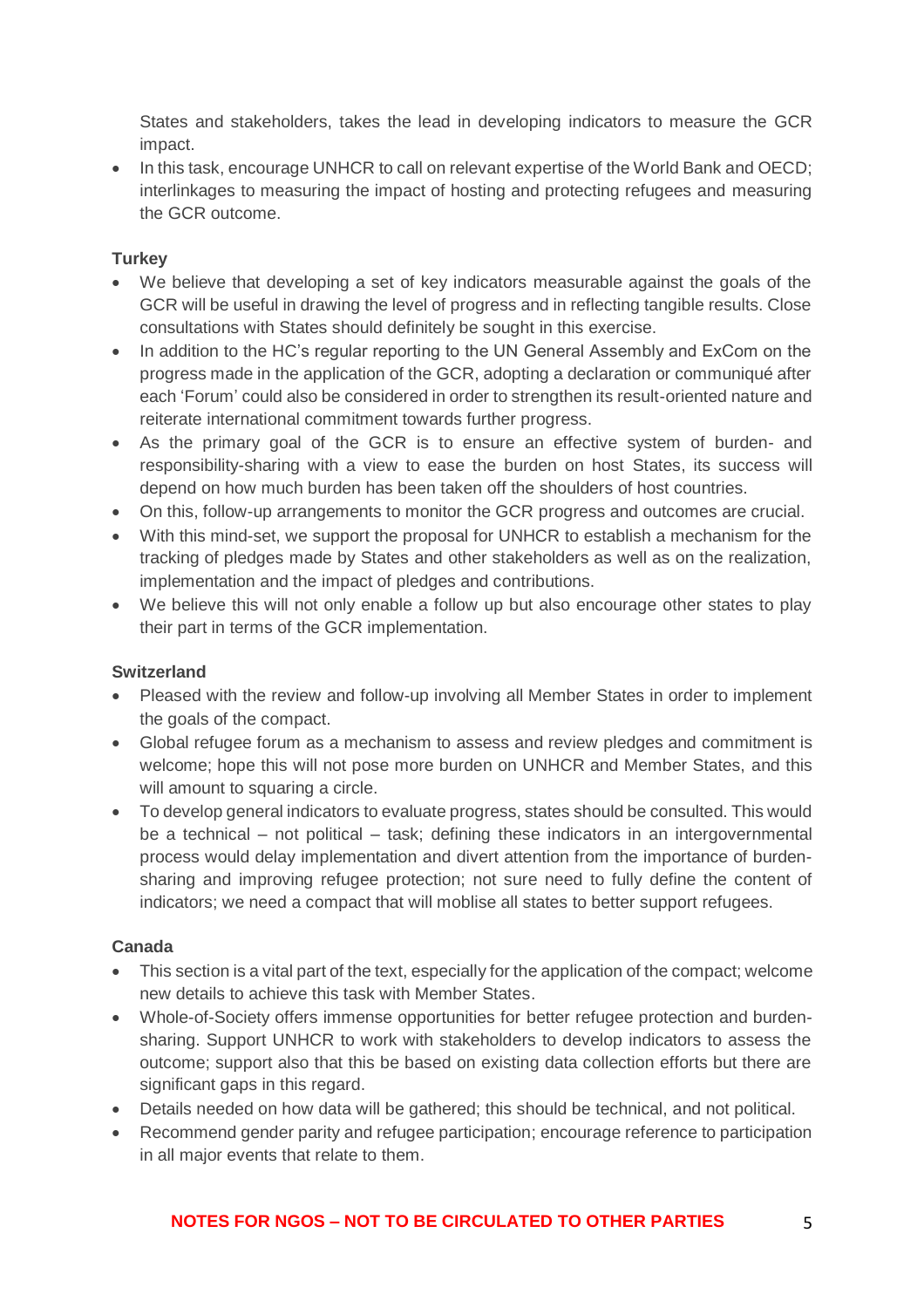• This section should emphasise that UNHCR, along with States and other stakeholders will coordinate to promote coherence with other processes related to people on the move.

### **India**

- Genuine follow-up and review process would be central to turning collective commitments into actions. A critical pre-requisite would be significant financial and programme support to host countries affected by large movements of refugees and protracted situations for an effective GCR implementation, a fact acknowledged in the NY Declaration.
- The follow up and review process should aim at sharing of experiences, best practices, identifying the challenges faced in its implementation and addressing them in the true spirit of international cooperation and solidarity.
- In keeping with the mandate provided by the NY Declaration, the development of any set of indicators for follow-up and review must be through a Member State-led and driven process, supported by UNHCR, and which is inclusive, participative and transparent.
- On follow-up and review, as stated previously, we seek more detailed information on the proposed Global Refugee Forum in terms of its specific mandate, working modalities, funding and its relation with other extant mechanisms among others.
- We wish to reiterate that all follow-up and review must be fully cognizant of the existing refugee burden and capacities of countries as well as their rights and obligations under international refugee law. It must be voluntary in keeping with the legally non-binding nature of the Compact itself.

### **Poland**

- Welcome the expansion of the follow-up including the role of the platform in tracking pledges and mention of sharing good practices in paras 109-110.
- Need further clarifications on indicators to measure progress and tracking pledges.
- Follow-up measures should avoid placing additional burden on States.

#### **Netherlands**

- We support para. 106, which outlines that all Member States need to step up efforts.
- We trust UNHCR to develop useful indicators against the GCR objectives.
- We are pleased with para. 108, which mentions active tracing by States.
- Seek more support, but also predictable support. Definitely support refugee participation in the global refugee forum and their voices should provide a good reality check. We will keep facilitating refugee participation.

#### **Italy**

- Believe indicator need to be anchored into the SDGs.
- Duplication should be avoided, also through coordination with GCM. Favour specific indicators that allow concrete and punctual evaluation.
- Should evaluate the progress achieved in order to ease the burden on host states.

#### **UK**

- Welcome developing indicators and proper alignment with SDGs. This is a clear commitment; does not have to be an inter-governmental process and we will oppose this.
- Important to involve a wide range of stakeholders and the World Bank, but need to avoid lengthy process, which delays implementation.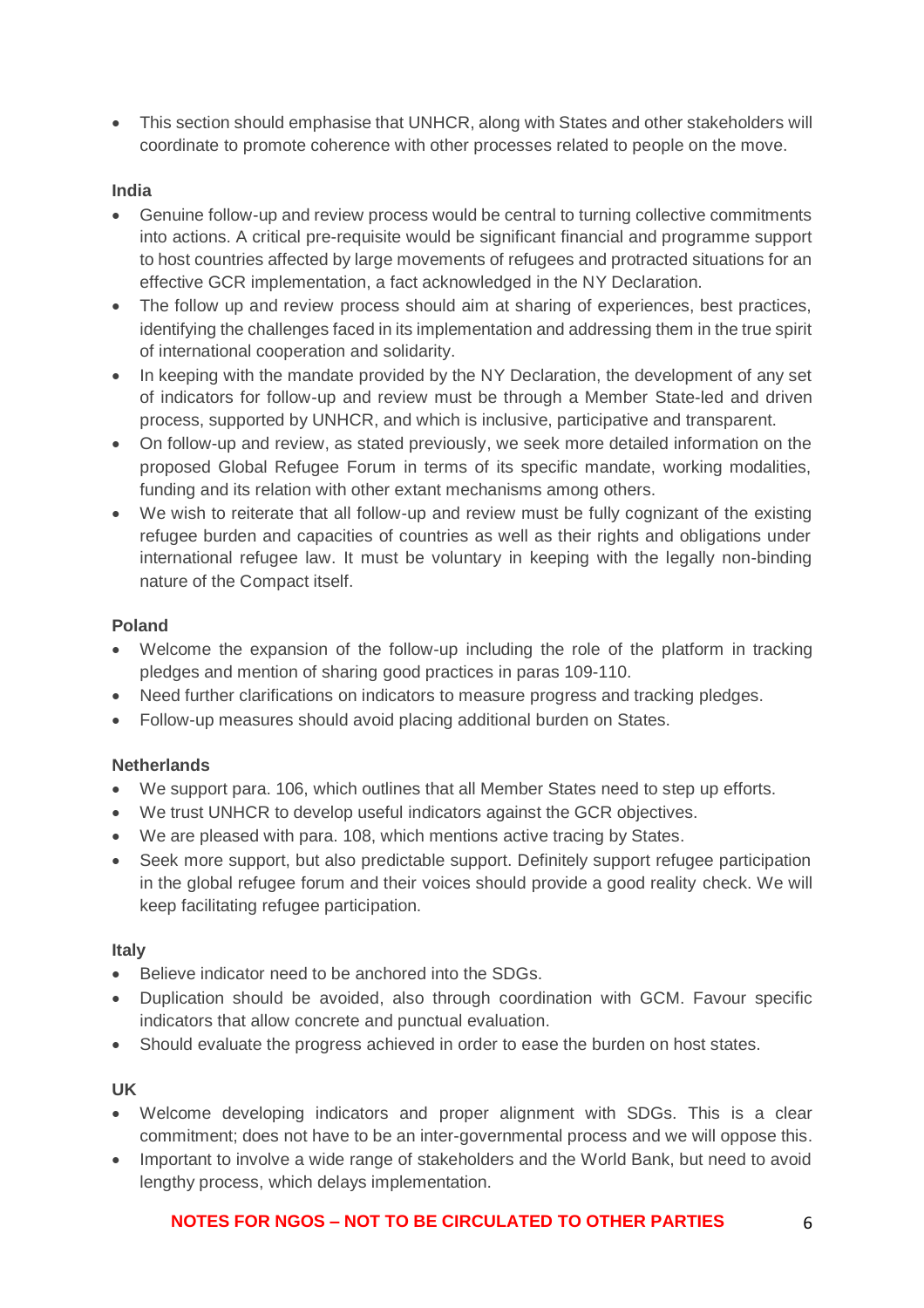- Agree that the global refugee forum will be an opportunity to review and take stock of pledges, and pleased with explicit commitment that refugees will be involved.
- Tracking progress could help timely and impactful delivery, but this can be difficult to implement and would like to see how UNHCR sees this. Remain keen to understand how this will work in practice and its cost implications.
- Welcome clear language on lessons learnt and digital platform. Who will ensure its implementation?

# **South Africa**

- Underline follow-up should be legally non-binding and voluntary.
- Welcome development of indicators and these should measure progress on the four pillars of the CRRF in para. 7. Any indicator should be approved through a global process. Primary responsibility to implement is that of all UN Member States.
- Further elaboration in para. 107 that indicators will draw on existing data collections efforts of SDGs and seek clarity how this will work and how it would avoid duplication.
- That said, support pledges that can review but that process should not be binding.
- Para, 108: more clarity on the nature of mechanism that will be required to track pledges.
- Note digital platform. UNHCR should ensure countries with limited digital technology are not left behind.

# **Algeria**

- The catalytic and supportive role of UNHCR in terms of follow-up should be consistent with its mandate; should endeavour that objectives set out in para. 7 should ensure that progress is achieved in all 4 pillars in a coherent and systematic way. Concerns should be addressed in appropriate forum to identify possible implementation gaps and devise collective measures.
- Important that four objectives can evolve together, and ready to engage in the development of targets linked to para. 7, particularly to those related to responsibilitysharing and the realisation of durable solutions.
- Para. 107, first sentence: development of indicators should be within an intergovernmental process since states have the primary responsibility; as recognised in para. 34, indicators and targets should take into account to what extent it will mobilise sufficient response to meet refugees' needs.

# **Brazil**

- Welcome the proposal to track pledges made by states and others. Such mechanism may contribute to the effectiveness of the GCR, and we believe a mid-term review could be done every two years at the High Commissioners Dialogue.
- Require further clarification on the development of indicators; this should be done in an inter-governmental process that should be agreed and owned by all Member States
- Encourage digital platform, which should incorporate a wide range of expertise and regional diversity.

# **Sweden**

- Responsibility-sharing and follow-up lie at the heart of the GCR. This is the way forward.
- Considering this is non-binding, political will is crucial, and welcome UNHCR's catalytic role in developing indicators.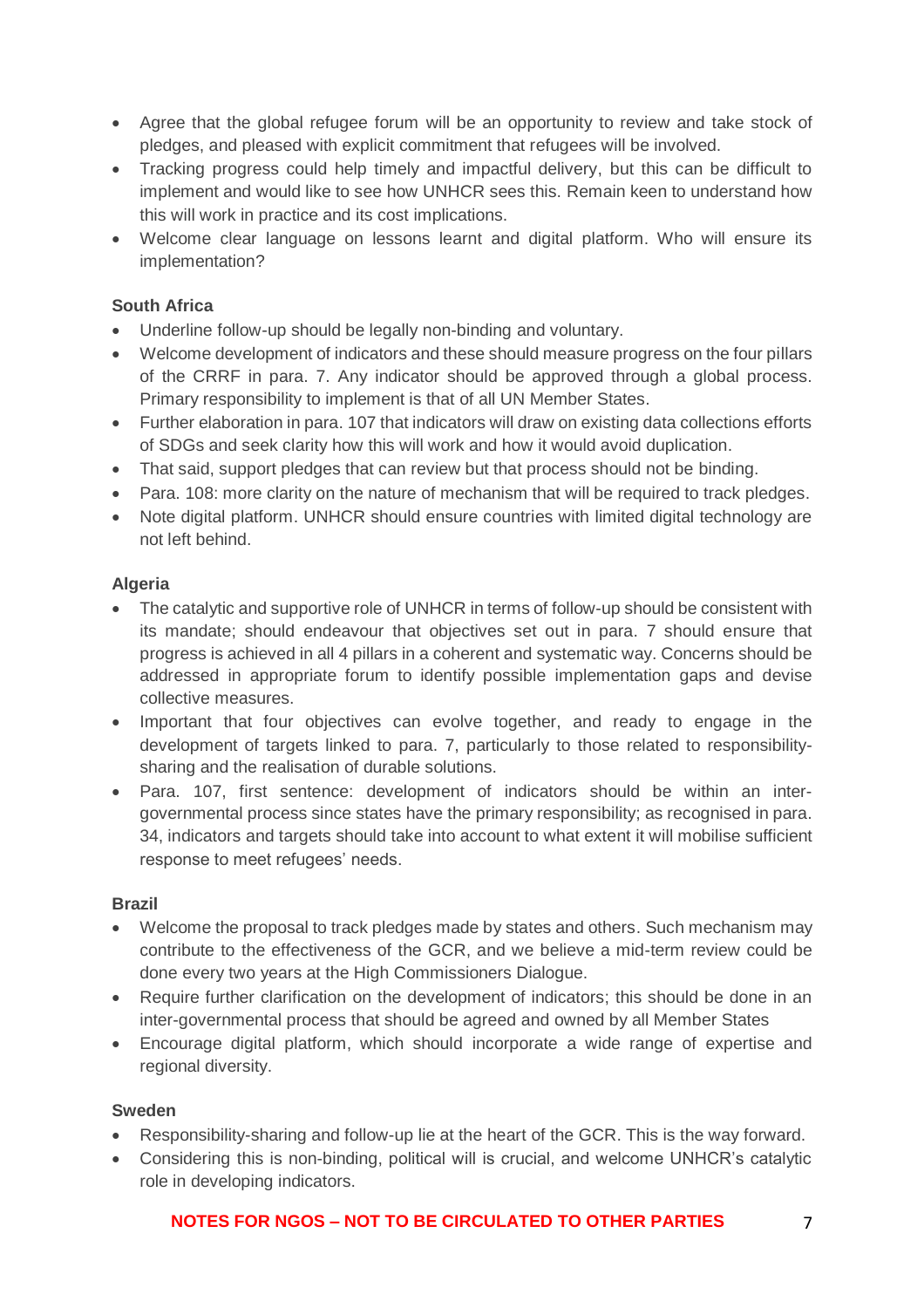- Seen other models of responsibility- and burden-sharing, some are based on fair share and according to one such model, Sweden is already doing its fair share. Don't think this is useful and we all need to do more together. Resettlement should be more active, and we will continue capacity building and sharing what we know through emergency mechanism with UNHCR.
- Swedish livelihood experts are working with CRRF, and we are already looking at how to expand capacity and micro-credit facility so that refugees can be more self-reliant.
- Expand the number of country giving unearmarked funding is what we have committed through Grand Bargain. Need to overcome barriers between humanitarian and development and facilitate multi-year funding.

# **Nigeria**

- Wish to suggest that the role of the Support Platform in the follow-up should be clearly stated in the text.
- On a comprehensive follow-up framework, UNHCR may wish to consider that host countries and countries of origin should be part of the platform without any precondition for the purpose of complementarity and coherence in the GCR and GCM implementation.
- IOM, ICRC and other UN agencies should be invited as members of this platform. Platform should be responsible for evaluation of particular refugee situation; encourage host countries to set targets; these could be a good basis to measure the impact of the GCR.
- Note that, in addition to global refugee forum, several context-specific arrangements are to be established; suggest that UNHCR reconsider priority with regard to financial implications and overlapping for more coherent follow-up and assessment of the GCR.

# **Thailand**

- This process is crucial to the GCR, however, it should not create additional burden as we already have lot of other obligations under other Conventions.
- Lessons learnt and sharing experience from SDGs may be a good starting point.
- Indicators will play an important role and should include measures such as resettlement efforts by third countries.
- May be able to take part in developing indicators before the reporting system begins.

# **Venezuela**

- Attach importance to this section. Fundamental to be able to assess the strategy that has been agreed. We have the basis in CRRF to ease pressure on host countries and support countries of origin as reflected in para. 7.
- These objectives need to be met symmetrically; follow-up can contribute to achieving that.
- Direct involvement of States in the development of indicators is fundamental.

# **Australia**

- Support arrangement for systematic review and welcome clarification. Agree with monitoring frameowrk, this would be essential to monitor progress, and welcome reference on drawing on existing data.
- States will mobilise necessary action and take action within their capacity. Inviting states to make concrete pledges is important.
- Indicators should not become a way to tell States how they should manage their resettlement policies; welcome para. 92 in the draft.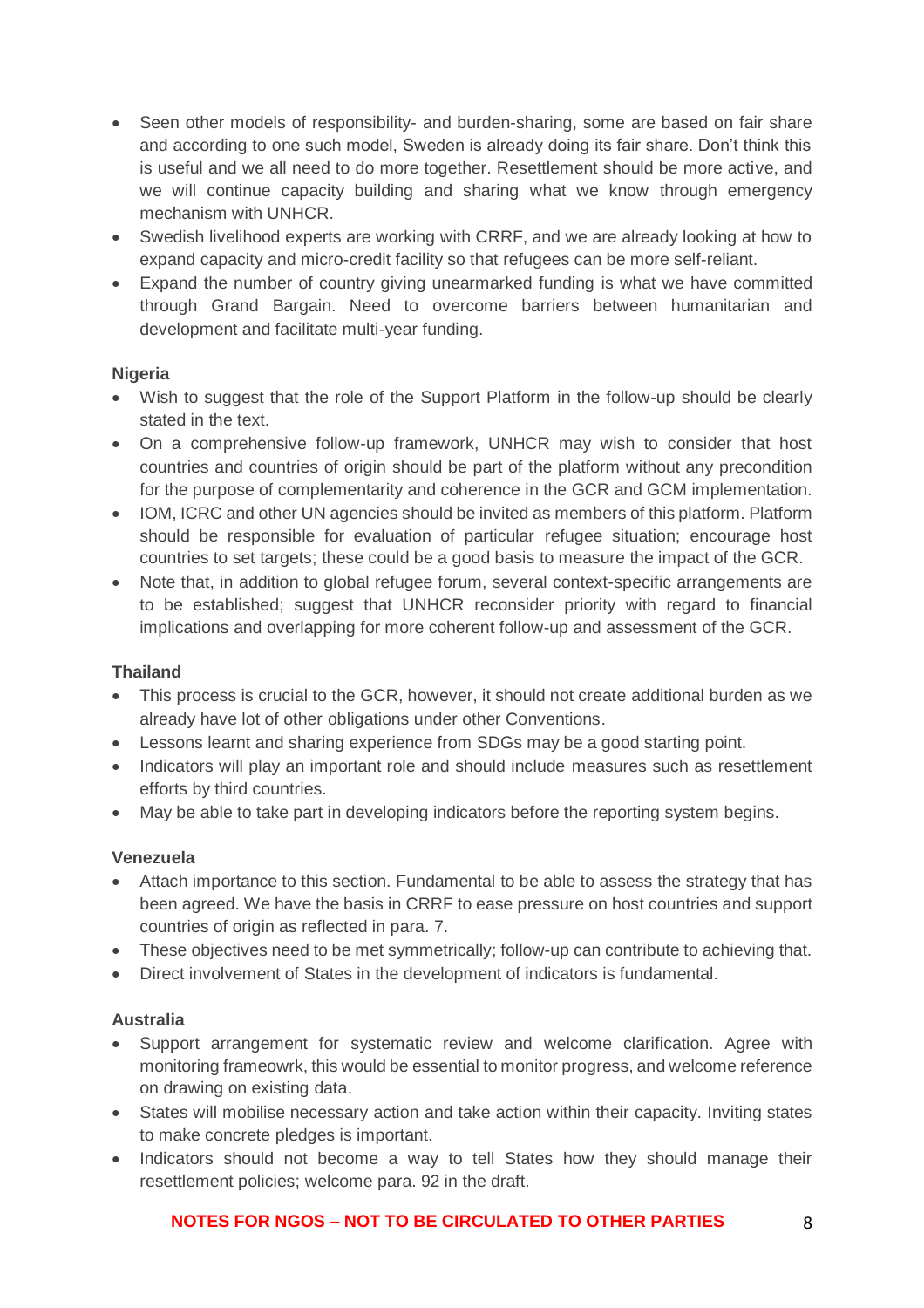• Welcome strong language on refugee participation including women and youth; Para. 109: refugee participation in the global refugee forum is welcome; we will try to improve refugee representation in relevant forum and promote the development of inclusive policies.

#### **Jordan**

- Important to emphasise this section is an integral part of the programme of action. Important for indicators and targets to be agreed in an intergovernmental process that guarantees consensus, and that this should reflect quid pro quo.
- Welcome para. 106 that international community will do its utmost to apply the compact, and this should reflect that host states will deliver on the basis of this support.
- Also welcome the linkages between indicators and CRRF objectives in para. 7; indicators and review should be linked to implementation of the four pillars at the same pace. If review highlights one pillar is not advancing at the same pace, there should be corrective measures coming into place against this.

# **Cuba**

- There is no consensus in the room. The EU and other countries reject intergovernmental process; there is previous practice on developing indicators; there is also a large group asking for intergovernmental process. We propose an amendment: this is a negotiation process, and we would like to find middle ground: inter-governmental process is necessary and the follow-up section is not clear.
- We are fine with the idea of following-up on commitment through forums. Follow-up on commitments of pledges and process to define indicators are intergovernmental processes, reporting back to the UN GA and ExCom. This will allow all Member States to link the monitoring and evaluation of the GCR. Take a look at UN resolution 69/284 in 2015 that decided to establish an open-ended expert group on indicators; could have such group supported by UNHCR with the involvement of relevant stakeholders.
- Not opposed to have relevant stakeholders and receive panellists and refugees to find consensus. For the development of indicators to measure progress of the outcome of the GCR, we can also say that this working group will take into account technical or advisory opinion and will be guided by the practice of the UN GA. This can be time-bound, and we can say that the work should be completed by a certain time, let's say by 2019, and will have to report to the UN GA and establish modalities including working sessions in Geneva for all of us. It could be three sessions of two days and we can decide on additional sessions. It would be key to find support for developing countries to come to Geneva and have the possibility to participate.
- Para. 107: first sentence to be amended; there is no consensus on intergovernmental process. Omnibus Resolution with operative para. talks about creating working group. Can include other stakeholders.
- We can go with the idea of the global refugee forum and the role of ExCom is crucial. It is clear that process of developing indicators must be through an open-ended intergovernmental process.

# **Trinidad and Tobago**

• Suggest that for location of the global refugee forum in 2019 and 2021, consideration be given to the ability of all 193 Member States to be present, for sustained attention of GCR, and would like clarification for tracking pledges in para. 108.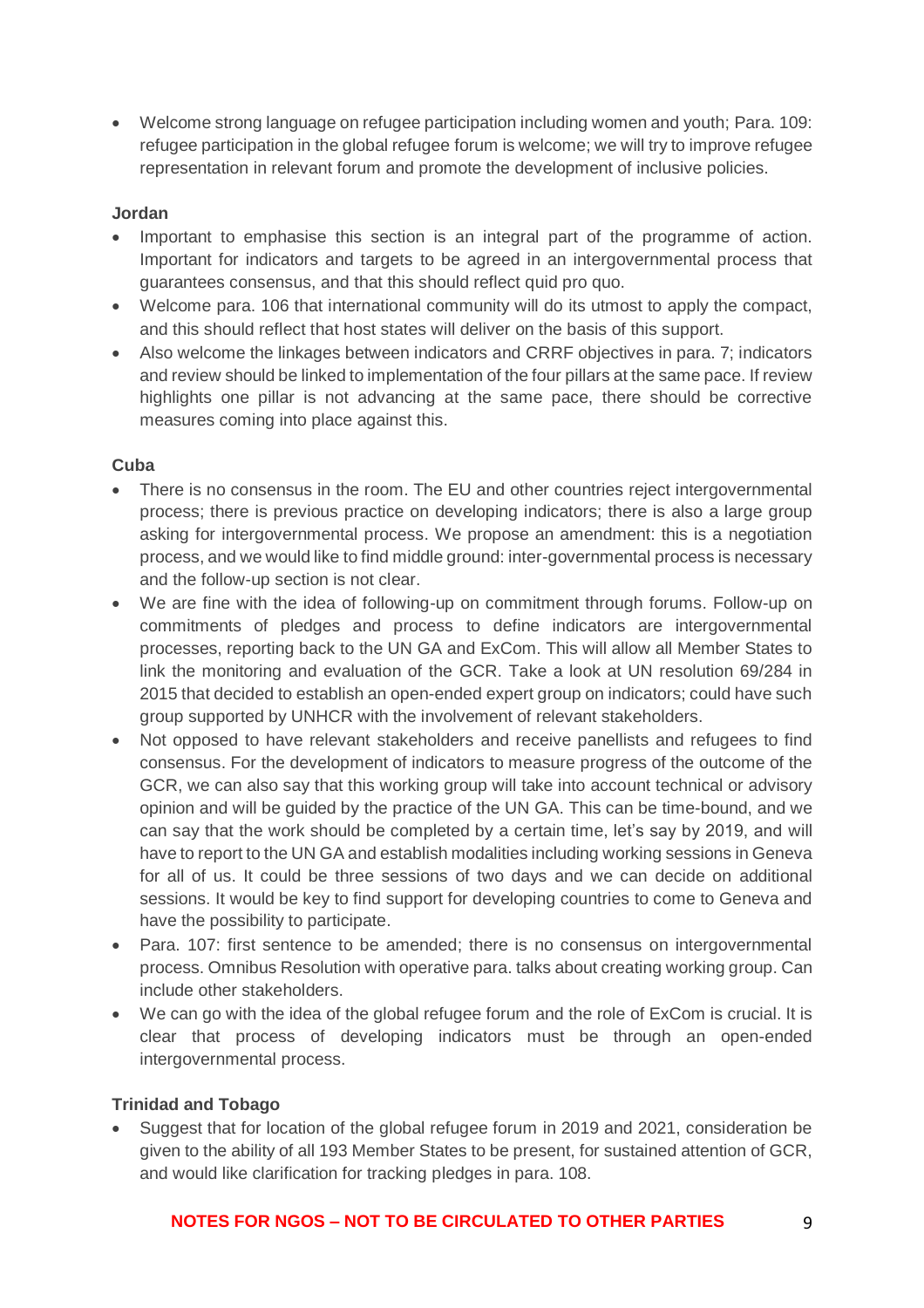• Seek clarification on safe school (para. 73); must take into account national laws, policies and strategies.

### **Iran**

- Reiterate that the intergovernmental nature of the process to arrive at a set of indicators is of great importance. Noted the issue of technicality; we should take into account, we are not able to turn a blind eye to the political nature of this process.
- Even if we dig a bit deeper, we see very strong interest-oriented nature among Member States and know we are tackling humanitarian issues. We all know it has political and financial aspects that we must take into account; saying that this process is technical is strange. If we make process for technicians it brings some risks. Need to have intergovernmental negotiations and hope we can do it in such a manner.

### **UNICEF**

- See many important issues reflected concerning child protection, and especially pleased with paras 78-79 on children in Part 3 B.
- These two paras call for further resources in support of child- and age-sensitive services in relation to commitment to gender.
- We are encouraged by the broad support to children by Member States; stronger and constructive language on age, gender and diversity including children with disability will serve to more effectively address the needs of the most vulnerable refugees.
- Echo calls by some Member States to emphasise the role of child and youths that their voice are included in decision-making.
- Global refugee forum needs to have clear indicators taking into account age, gender and diversity and must ensure Member States step up their efforts for refugee children.
- Need to ensure consistency with the GCR as well as between the two compacts; support language emphasising the principle of determination for the child's best interest, a principle to be reflected throughout the text.

#### **UNDP**

- Recognise the burden shared by states and societies hosting refugees who apply their resources to respond to refugee needs. Para 70, on living outside camps: on their request, will work with States and UNHCR to assist in easing pressure and strengthen host countries self-reliance and create enabling conditions for durable solutions. Localised approaches and whole-of-society approach can help. Including refugees in national action plans important in the achievement of durable solutions.
- Leverage existing humanitarian and development arrangements supported by States including joint risk resilience planning in order to address provision of parallel humanitarian assistance.
- Rule of law and governance important to strengthen public service delivery and leave no one behind. In Lebanon, UNDP has provided more than 270 million to strengthen service delivery in the public sector through the Lebanon crisis plan, and UNICEF has supported 244 municipality to enhance stability as part of national strategy.

#### **IOM**

• Appreciate to participate as observer. Purpose of consultations is hearing States views.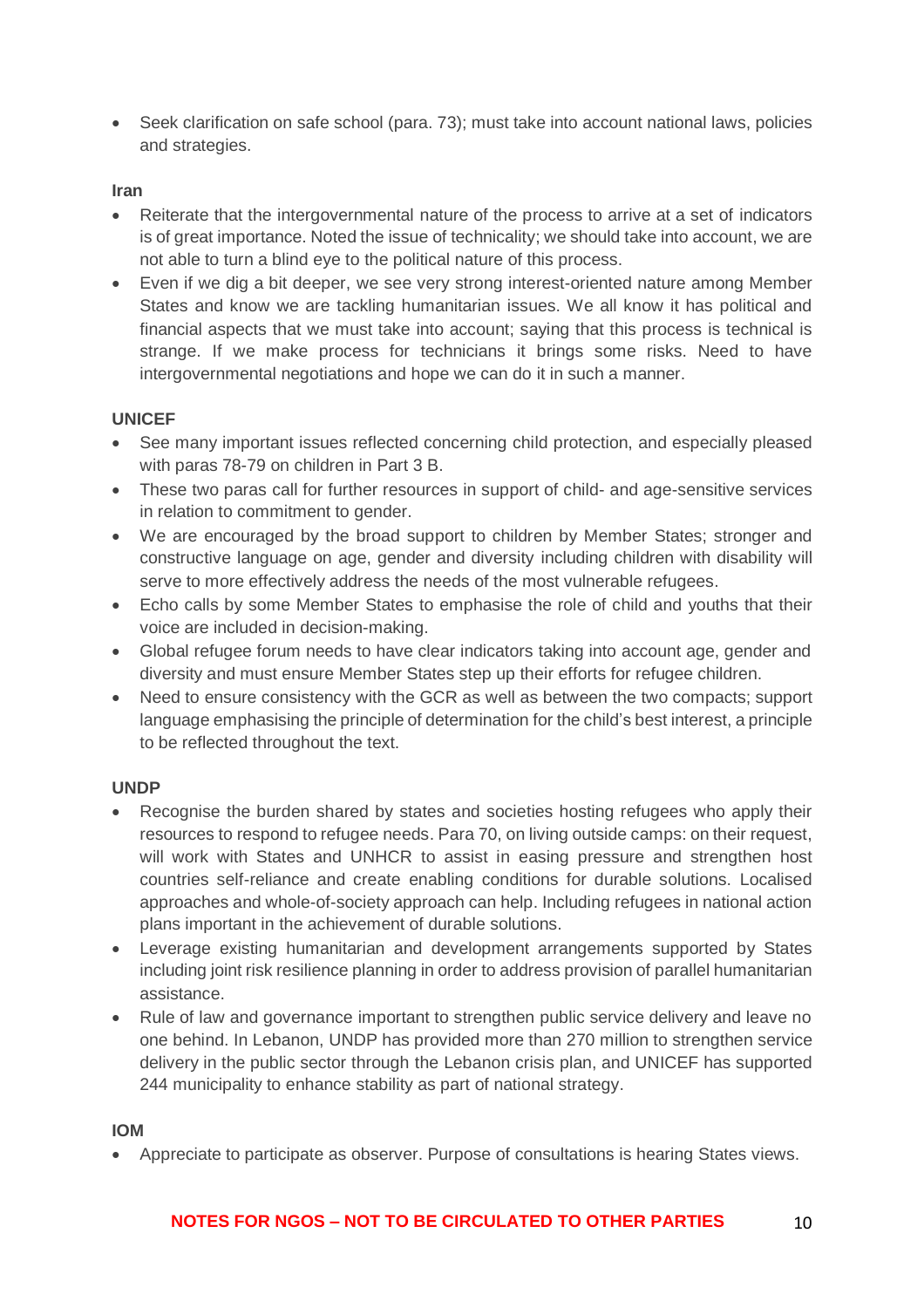- Appreciate inclusion in para. 10 that it is a complementary UN endeavour in prevention, peacebuilding and migration; note in para. 37 on leveraging of the UN system and look forward how the comparative advantage of all agencies can contribute to these efforts.
- Appreciate para. 106 recognising that this is a task for all Member States together with relevant stakeholders, and also look forward to the collaborative work to help and fulfil the goals to provide protection.

#### **UNEP**

- Environmental degradation is linked to drivers of refugee movements, and welcome the need to better understand those complex interaction and providing technical support to understand and address large number of displacement of refugees.
- Environmental community has an important role in raising awareness of environmental drivers and support countries to withstand shock and plan relocations when needed.
- Committed to tackle displacement issues as part of the UN system and support the implementation of the compact. Highlight the need to address environmental impact which can prolong and worsen humanitarian emergencies putting pressure on scarce resources and put refugees in direct competition with host communities. This requires proper planning. We stand ready to collaborate with civil society and states to assess and address environmental aspect of refugee movements.

**NGO statement** on agenda item 6 is available [here.](https://www.icvanetwork.org/system/files/versions/Agenda%20item%206_Fourth%20Formal%20Consultations_ORAL_May2018.pdf)

### **Closing remarks: Volker Turk**

- Growing learning process, which is positive. We se deeper, substantial engagement and deepening of the text from one iteration to the next. There are convergences and divergences. We have to work with all of you to improve and address divergences.
- On the follow up, your important comments prove that less is more. Acknowledge Lebanon comments on solutions because in a way this coincides with some discussions held yesterday and helps address some of the debates.
- Follow-up comes to the core. In the end, it is about more predictable and equitable responsibility-sharing, especially in support of those countries most affected. How do we ensure a non-binding document has some teeth and that mechanism are foreseen?
- It is clear there is split intention. On one hand to ensure voluntary and non-binding nature of the document, and on the other, a way to ensure a mechanism is in place that starts to activate what international cooperation means. This conundrum came out clearly in discussions on indicators.
- We heard overall support for what has been put forward in the follow-up and review part. Want to make sure accountability is towards each other, but also as NGOs said, accountability is to human beings who are at the centre of what we are trying to achieve, and that is what motivates us. This is what brings us together to try to respond to their plight. We should not lose sight of that.
- On indicators, we heard the suggestion by Cuba. We would urge, there needs to be further discussions in the next three weeks, to reflect this. If we learn from this, a hybrid approach is possible that addresses both positions. There is agreement that we do not want to have a heavy process of formal negotiation that goes too much into technical details. It is also the same approach about how we develop a broad set of indictors that are solid and high level and robust, effective and simple.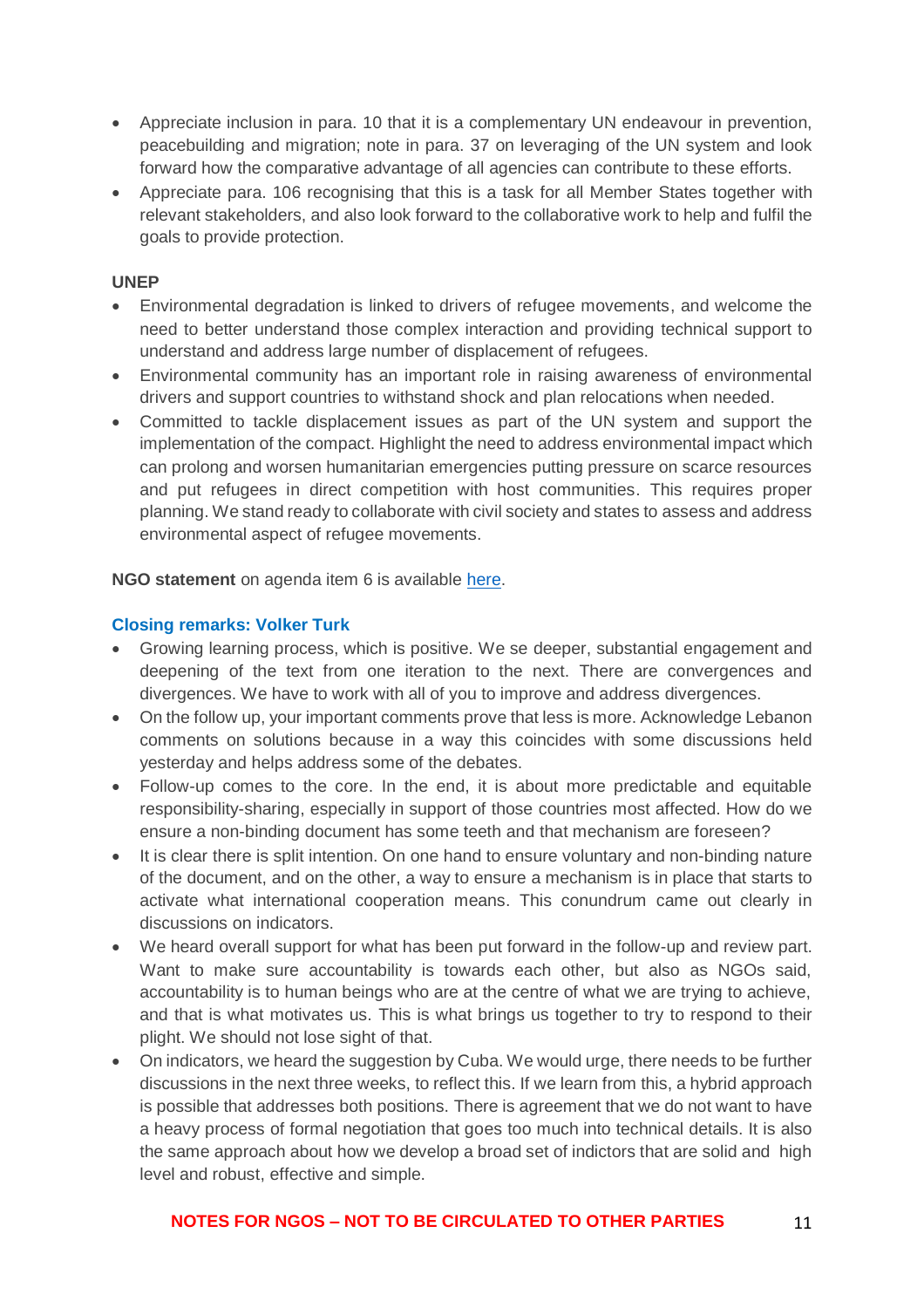- We can provide another non-paper, which could chart the way forward, but would urge more guidance from you. There is one suggestion from the Cuban Delegation, and extremely grateful for this. This will help us find a way to reflect this in the next draft and help move towards a consensus text. It requires other expertise and indeed important we go into indicators discussion; it has technical implications so also need to ensure we do not go into a discussion without knowing what we are looking into.
- We heard you do not want to have a heavy bureaucratic process, which could be costly. Need a light collective process and suggest we need to reflect on this over the next weeks.
- At the end of the day, it is about implementation. That is really where the rubber hits the road and emphasis will have to be on that. At the same time, we follow the need to capture at our level, a review mechanism as a collective learning exercise.
- Clear call to look at symmetry between objectives of the CRRF, and follow up section; will do a re-reading, and also look at what has been adopted in various resolutions.
- On tracking mechanism, it will be light and pragmatic, and there is some precedence. When we had ministerial meeting, there was a book of pledges, which allowed a tracking at the time, and we had reporting every year where we stood with the pledges. Idea that pledges and tracking process ensure that we hold ourselves to what is it we voluntarily pledge so that these are implemented and measured. Tracking can contribute to predictability of what we are trying to achieve.
- On additional costs for UNHCR: the idea is that what is currently in the compact is mainstreamed within the work of the office so that our mandate flows into the GCR. This will require some adaptation and mainstreaming into regular work. We will have to do some analysis as part of our own review of headquarters on how we can best respond, bearing in mind there are other international agencies including, NGOs and academic alliance.
- Coherence between the two compacts: this is crucial, and we have contacts with the two co-facilitators of GCM. We also had discussions with Louise Arbour, IOM and others outside the UN system. Coherence is possible in relation to joint objectives but both compacts pursue different objectives, realities and build on different frameworks. What we are trying to achieve with the GCR is responsibility-sharing. Recall ExCom 103, because it identifies who is need of international protection within the Refugee Convention and regional instruments. And much more broadly, ExCom has done a lot of work and we hear that there are protection gaps but let's try to know the gaps and address them. We can also recall the work done by ExCom and the UN GA.
- Fully agree with the Ambassador of Kenya about the ending para. and will make it stronger so that momentum is sustained and does not wax and wane.
- In all, there were 240 interventions during the fourth formal consultations.
- The intention is to release the third draft on 4 June. And focus on those areas that require further work. In the next weeks there is time to address the divergences to reach a consensus text with collective ownership that we all strive for.

# **Floor opened again**

#### **Venezuela**

- We take note of Volker Turk's briefing in New York.
- Recall that NY Declaration agreed a set of commitments referred in paras 21, 49, 64 and 87 and CRRF, which is the basis of the compact. None of these commitments link to movements other than refugee movements.